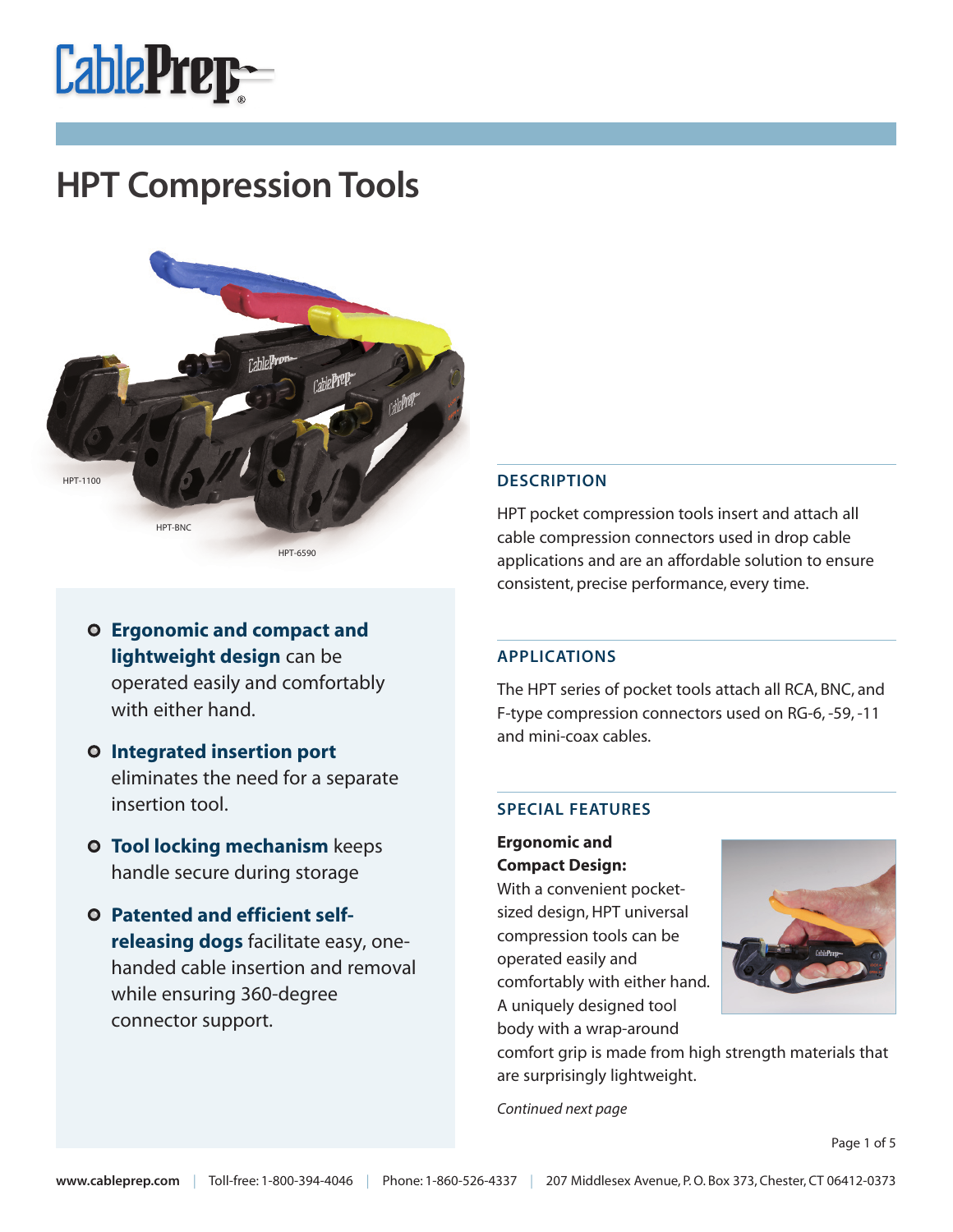

## **SPECIAL FEATURES** (continued)

#### **Universal Plunger Tips:**

The plunger tips on HPT compression tools are truly universal. The tools support all connector types within a class, with no need to recalibrate the plunger throw or change the tip. The



compression throw distance is set at the factory, and a hex lock nut keeps the tool calibrated over long periods of use. Field recalibration, when necessary for out-ofrange connectors, is quick and easy.

## **Slotted Plunger Tip for RCA Connectors:**

The HPT plunger tip is slotted to accommodate RCA-type connectors, facilitating easy connector insertion.

### **Integrated Insertion Port:**

Connector insertion ports molded into the tool for RCA, BNC, and F-connectors eliminate the need for and inconvenience of a separate insertion tool.





## **360-Degree Connector Support:**

Patented dogs provide 360 degree connector support, thereby ensuring uniform compression and preventing connector distortion caused by misalignment.



## **Efficient Self-releasing Dogs:**

Cables can be easily inserted and removed from the dogs with one hand, making HPT tools convenient and easy to use while avoiding damage to cables.



### **Easy-release Handle:**

The handle lock keeps the handle secure during storage.

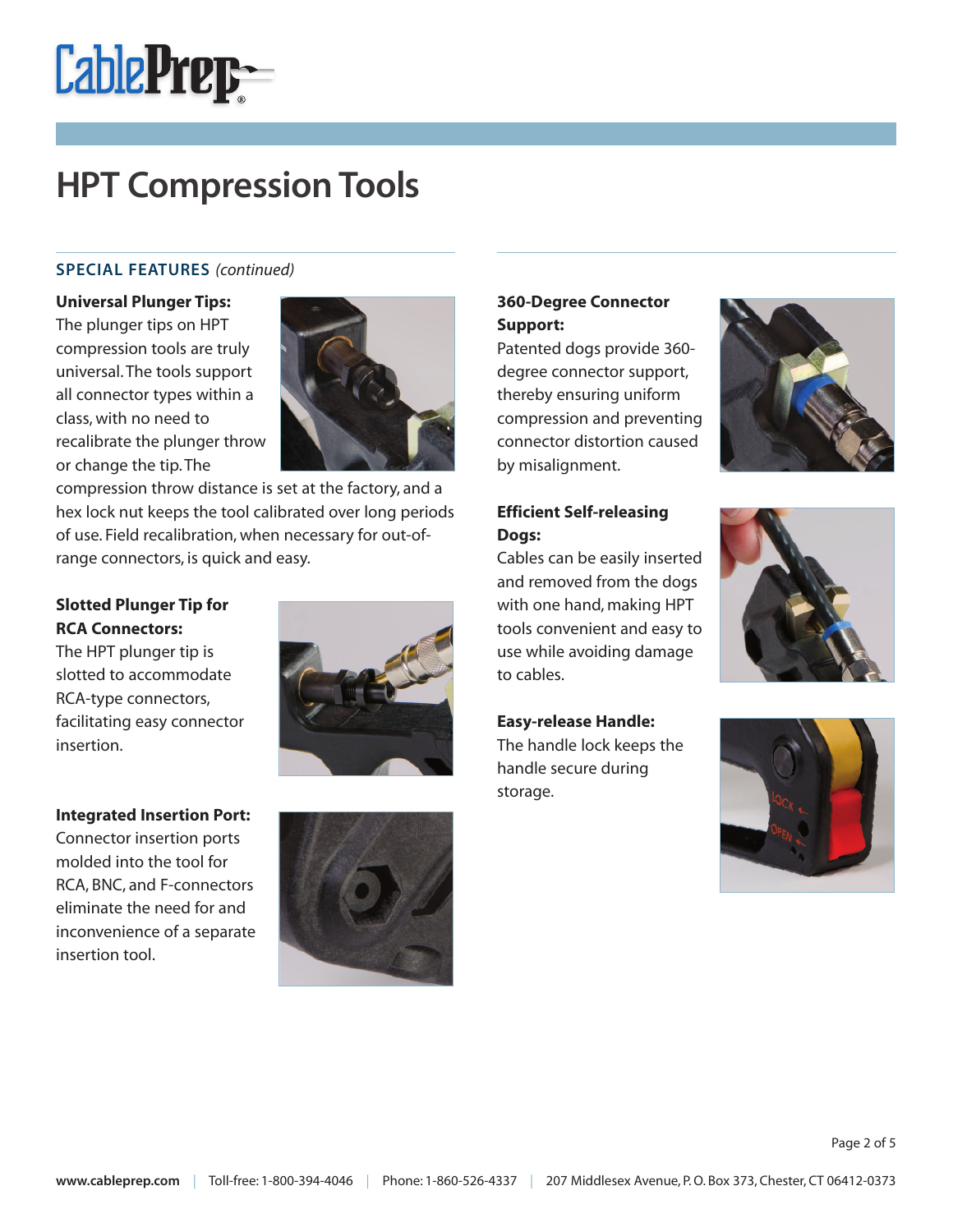

### **ORDERING INFORMATION**

- **C** HPT-6590 is used for RCA, some BNC, and F-type connectors used on RG-6, -59 cables.
- HPT-1100 is used for F-type connectors used on RG-7 & 11 cables
- HPT-BNC is used for RCA and BNC connectors.

Abbreviations used for HPT ordering information:

- **ICC** International Connectors and Cable
- **PPC** Production Products Company
- **PCT** Phoenix Communications Technology

**SNS** Thomas & Betts Snap-N-Seal

| Manufacturer            | <b>Connector Type</b>                               | <b>HPT-6590</b>                               | <b>HPT-1100</b> | <b>HPT-BNC</b> |
|-------------------------|-----------------------------------------------------|-----------------------------------------------|-----------------|----------------|
| Cablecon CX3            | CX3 6 & 59                                          | $\overline{(\ }$                              |                 |                |
| Cablecon CX3            | CX3 BNC                                             |                                               |                 |                |
| <b>Channel Vision</b>   | Push & Seal <sup>®</sup> 6, 59 and mini (F and RCA) | $\left( \begin{array}{c} \end{array} \right)$ |                 |                |
| <b>Channel Vision</b>   | Push & Seal® 6, 59 and mini (BNC)                   |                                               |                 |                |
| <b>Channel Vision</b>   | Push & Seal <sup>®</sup> 7 & 11 (F)                 |                                               |                 |                |
| Corning Cablecon        | CX3 6 & 59 (F)                                      |                                               |                 |                |
| <b>Corning Cablecon</b> | CX3 7 & 11 (F)                                      |                                               |                 |                |
| <b>Corning Gilbert</b>  | GAS320QRP                                           |                                               |                 |                |
| <b>Corning Gilbert</b>  | Ultra Ease® 6, 59 & mini (F and RCA)                | $\overline{\phantom{0}}$                      |                 |                |
| <b>Corning Gilbert</b>  | Ultra Ease® 6, 59 & mini (BNC)                      |                                               |                 |                |
| <b>Corning Gilbert</b>  | Ultra Ease <sup>®</sup> 7 & 11 (F)                  |                                               |                 |                |
| <b>Corning Gilbert</b>  | Ultra Range® 6 & 59 (F)                             |                                               |                 |                |
| Digicon <sup>®</sup>    | DS 6, 59 & mini (F and RCA)                         |                                               |                 |                |
| Digicon <sup>®</sup>    | DS 6, 59 & mini (BNC)                               |                                               |                 |                |
| Digicon <sup>®</sup>    | DS 7 & 11 (F)                                       |                                               |                 |                |
| F-conn                  | FS 6, 59 & mini (F and RCA)                         |                                               |                 |                |
| F-conn                  | FS 6, 59 & mini (BNC)                               |                                               |                 |                |
| F-conn                  | FS 7 & 11 (F)                                       |                                               |                 |                |

Continued next page

Page 3 of 5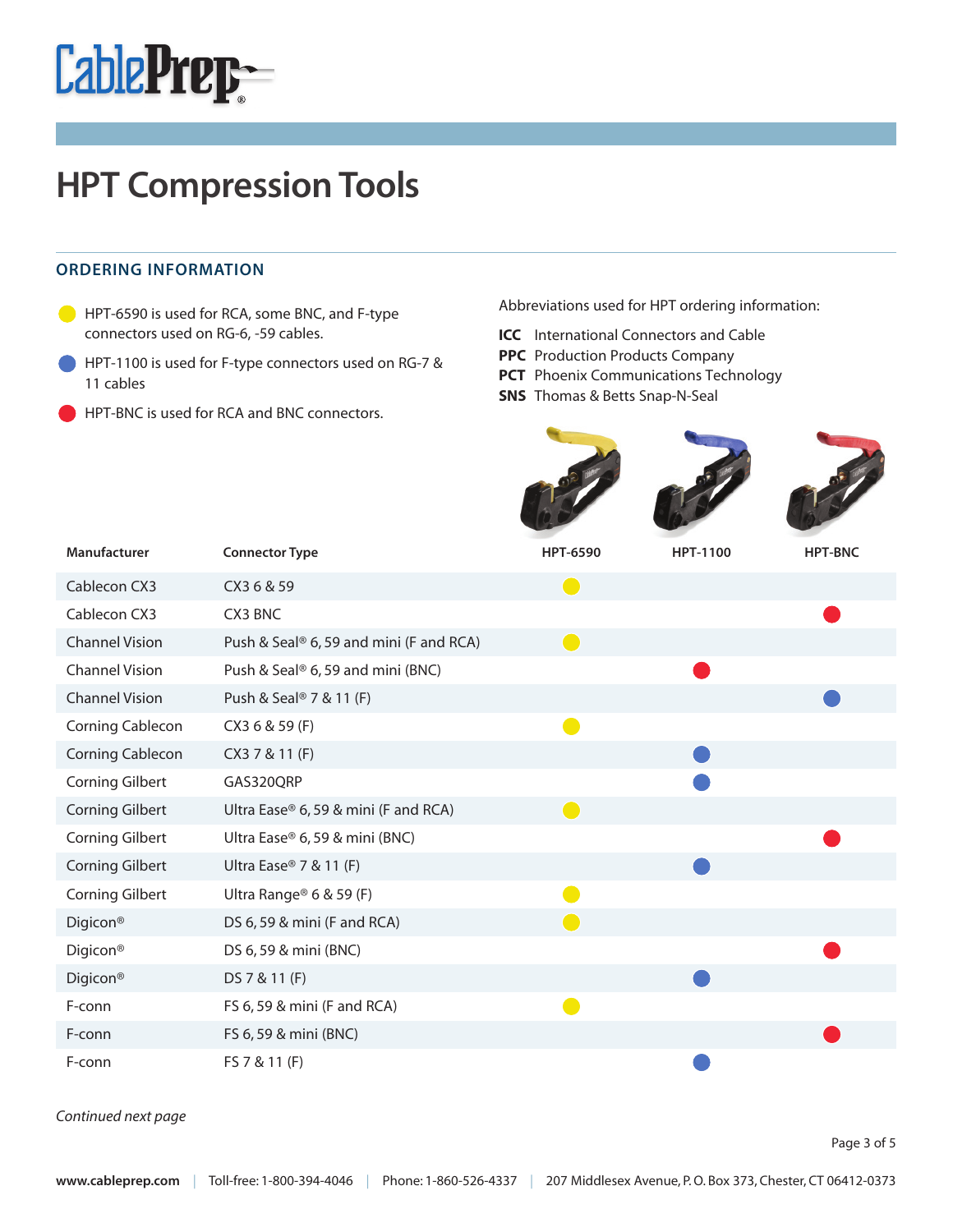

| <b>ORDERING INFORMATION (continued)</b> |                                            |                 |                 |                |
|-----------------------------------------|--------------------------------------------|-----------------|-----------------|----------------|
| Manufacturer                            | <b>Connector Type</b>                      | <b>HPT-6590</b> | <b>HPT-1100</b> | <b>HPT-BNC</b> |
| <b>Holland Electronics</b>              | Superlok SLC® 6, 59 and mini (F and RCA)   | $\bigodot$      |                 |                |
| <b>Holland Electronics</b>              | Superlok SLC® 6, 59 and mini (BNC)         | e i             |                 |                |
| <b>Holland Electronics</b>              | Superlok SLC® 11 (F)                       |                 |                 |                |
| ICC                                     | Push & Seal <sup>®</sup> 6 & 59 (F)        |                 |                 |                |
| ICC                                     | Push & Seal <sup>®</sup> 7 & 11 (F)        |                 |                 |                |
| Ideal                                   | OmniCONN 6 & 59 (F and RCA)                |                 |                 |                |
| Ideal                                   | Uniseal <sup>®</sup> 6 & 59 (F)            | Œ               |                 |                |
| Liberty                                 | ConnecTec 6 & 59 (F and RCA)               |                 |                 |                |
| Liberty                                 | ConnecTec 6 & 59 (BNC)                     |                 |                 |                |
| Paladin                                 | Seal Tight <sup>®</sup> 6 & 59 (F and RCA) |                 |                 |                |
| Paladin                                 | Seal Tight <sup>®</sup> 6 & 59 (BNC)       |                 |                 |                |
| Phoenix (PCT)                           | DRS 6 & 59 (F and RCA)                     |                 |                 |                |
| Phoenix (PCT)                           | Mini 59 (F)                                | $\bigodot$      |                 |                |
| Phoenix (PCT)                           | DRS 6 & 59 (BNC)                           |                 |                 |                |
| Phoenix (PCT)                           | DRS 7 & 11 (F)                             |                 |                 |                |
| Phoenix (PCT)                           | TRS 6 & 59 (F)                             |                 |                 |                |
| Phoenix (PCT)                           | TRS 7 & 11 (F)                             |                 |                 |                |
| Pico Macom                              | Perma Seal II® 6 & 59 (F)                  |                 |                 |                |
| Pico Macom                              | Perma Seal II® 7 & 11 (F)                  |                 |                 |                |
| Pico Macom                              | Push and Seal 6, 59 and mini (F and RCA)   |                 |                 |                |
| Pico Macom                              | Push and Seal 6, 59 and mini (BNC)         |                 |                 |                |
| PPC                                     | CMP Mini 59 (F)                            |                 |                 |                |
| PPC                                     | CMP 6 & 59 (RCA)                           |                 |                 |                |

Continued next page

Page 4 of 5